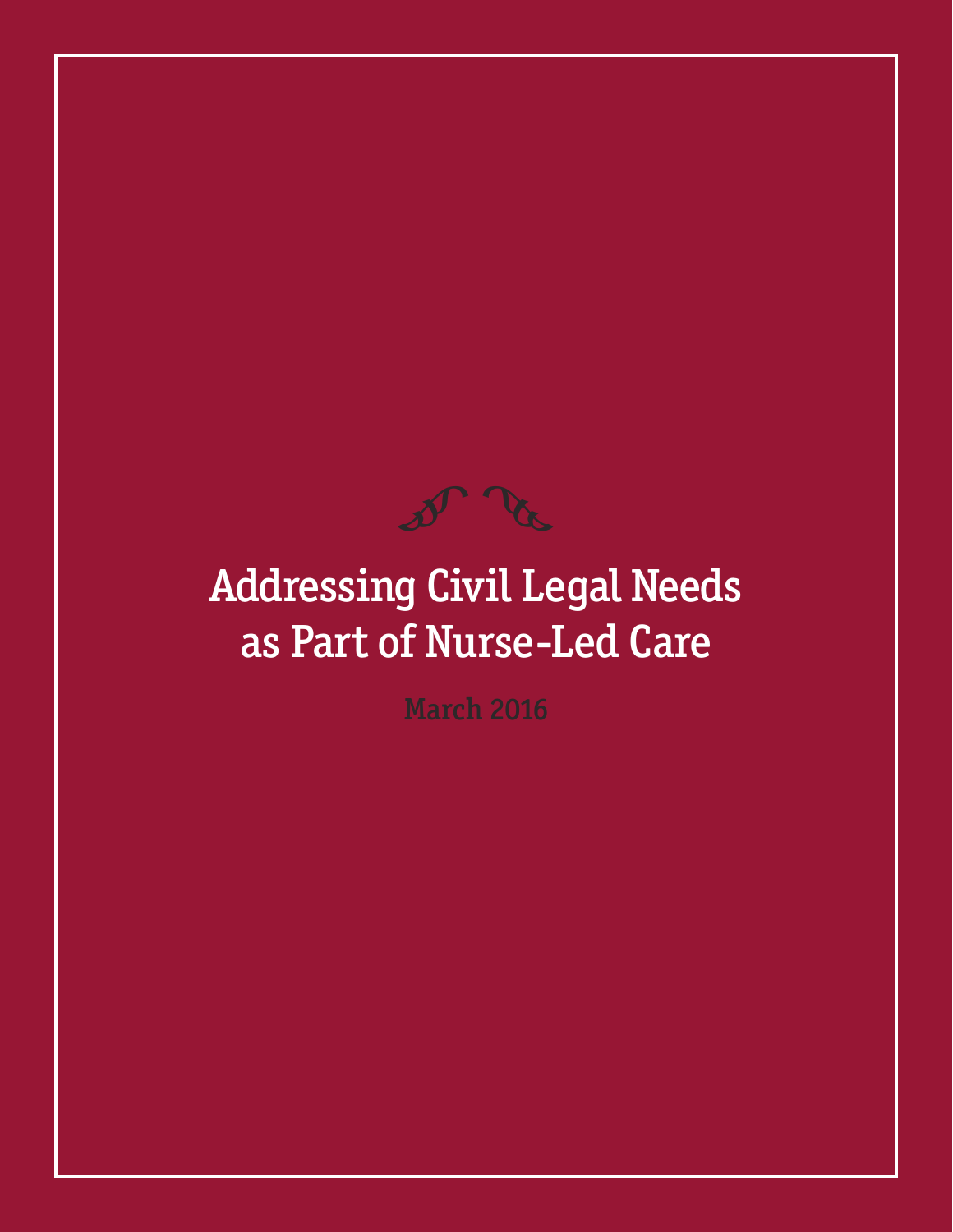# **About this Report**

This report is part of the "Nurse-led Medical-legal Partnership Initiative," a project funded by the Kresge Foundation partnering the National Nursing Centers Consortium (NNCC), Philadelphia's Legal Clinic for the Disabled (LCD), Family Practice and Counseling Network (FPCN), and the National Center for Medical-Legal Partnership (NCMLP) to expand medical-legal partnerships into the nurse-led health care setting.







# **Authors**

The **Family Practice & Counseling Network** is a network of three federallyqualified Nurse-Managed Health Centers that provide health services to thousands of Philadelphians. FPCN established the country's first nurse-led medical-legal partnership, an innovative health care delivery model that integrates legal assistance as a core component of patient care. Based on the recognition that health is as dependent on social conditions as it is on accessing and receiving quality health care, MLPs place legal staff on-site at health care institutions as part of the health care team to alleviate the hardships associated with problems like unsafe housing, hunger, and income insecurity that may contribute to negative health outcomes and lower quality of life.

The **Legal Clinic for the Disabled** (LCD) provides free high-quality legal services to low-income people with physical disabilities and to the deaf and hard of hearing in Philadelphia, Bucks, Chester, Delaware and Montgomery Counties. Since 1990, LCD, a 501(c)(3) non-profit corporation with offices at Magee Rehabilitation Hospital, has helped thousands of Pennsylvanians with disabilities. LCD opened its newest MLP at St. Christopher's Hospital for Children in spring 2011.

The **National Nursing Centers Consortium** (NNCC) advances nurse-led health care through policy, consultation, programs and applied research to reduce health disparities and meet people's primary care and wellness needs. Comprised of more than 250 members across the country, it provides organizational, technical, and supportive services to member clinics at all stages of development.

## **Acknowledgments**

This report was prepared with help from the National Center for Medical-Legal Partnership, and with use of its tools for starting medical-legal partnerships.

> National Center for Medical **Confidential Partnership** AT THE GEORGE WASHINGTON UNIVERSITY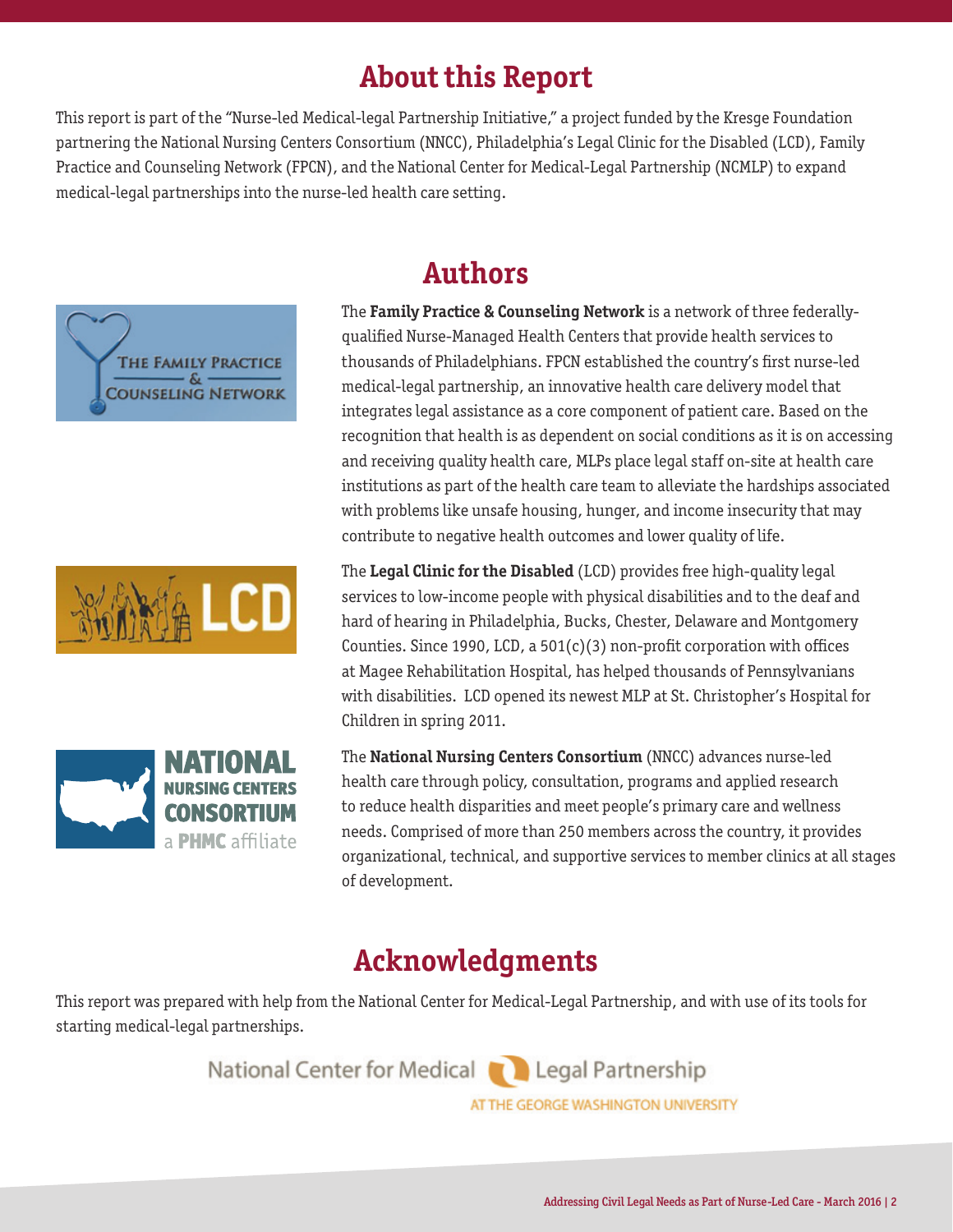# **Introduction**

The medical-legal partnership (MLP) approach naturally aligns with many aspects of the nurse-led model of care. They share philosophical and practical foundations in which teams work together to provide comprehensive, holistic care alongside high-quality clinical care in order to improve health. In particular, the interdisciplinary, whole-person orientation and almost exclusive focus on medically underserved and socially disadvantaged populations distinguishes both the nurse-led health care model and the MLP approach from more traditional health and public health models.

This guide is intended to help health care and legal institutions establish medical-legal partnerships in nurse-led health care settings. It provides information and resources specific to understanding and partnering with nurse-led health care institutions, and highlights some of the opportunities and challenges when applying the MLP approach in a nurse-led setting.

Partners interested in developing an MLP in a nurse-led setting will benefit from many of the same strategies and will experience many of the same issues as MLPs in other health care settings. Consequently, legal and health care institutions interested in exploring the possibility of a nurse-led MLP should first review and complete the Medical-Legal Partnership Toolkit, available at no cost through the National Center for Medical-Legal Partnership's website: www.medicallegalpartnership.org. This guide is intended as a companion piece to that Toolkit, which explains in detail how the MLP approach works.

Important first steps when building an MLP are to evaluate the population, health care, public health, and legal landscapes in a chosen community and geographic area, and to become familiar with the priorities, challenges, and basic framework of your potential health care or legal partner's field.

This guide is divided into three parts:

- **Part I** provides an overview of nurse-led health care settings and their role in providing and innovating care for underserved populations.
- **Part II** discusses the potential benefits for medical-legal partnerships to meet the goals of nurse-led health care.
- **Part III** addresses issues of developing and sustaining a medical-legal partnership in a nurse-led setting, with a focus on potential long-term funding streams.

# **Glossary of Terms**

**Federally Qualified Health Center (FQHC)**: An entity which, (i) is receiving a grant under section 330 of the Public Health Service Act, or (ii)(I) is receiving funding from such a grant under a contract with the recipient of such a grant and (II) meets the requirements to receive a grant under section 330 of the Public Health Service Act, (iii) based on the recommendation of the Health Resources and Services Administration within the Public Health Service, and is determined by the Secretary to meet the requirements for receiving such a grant including requirements of the Secretary that an entity may not be owned, controlled, or operated by another entity; or (iv) was treated by the Secretary, for purposes of Part B of title XVIII, as a comprehensive Federally-funded health center as of January 1, 1990, and includes an outpatient health program or facility operated by a tribe or tribal organization under the Indian Self-Determination Act or by an urban Indian organization receiving funds under Title V of the Indian Health Care Improvement Act for the provision of primary health services.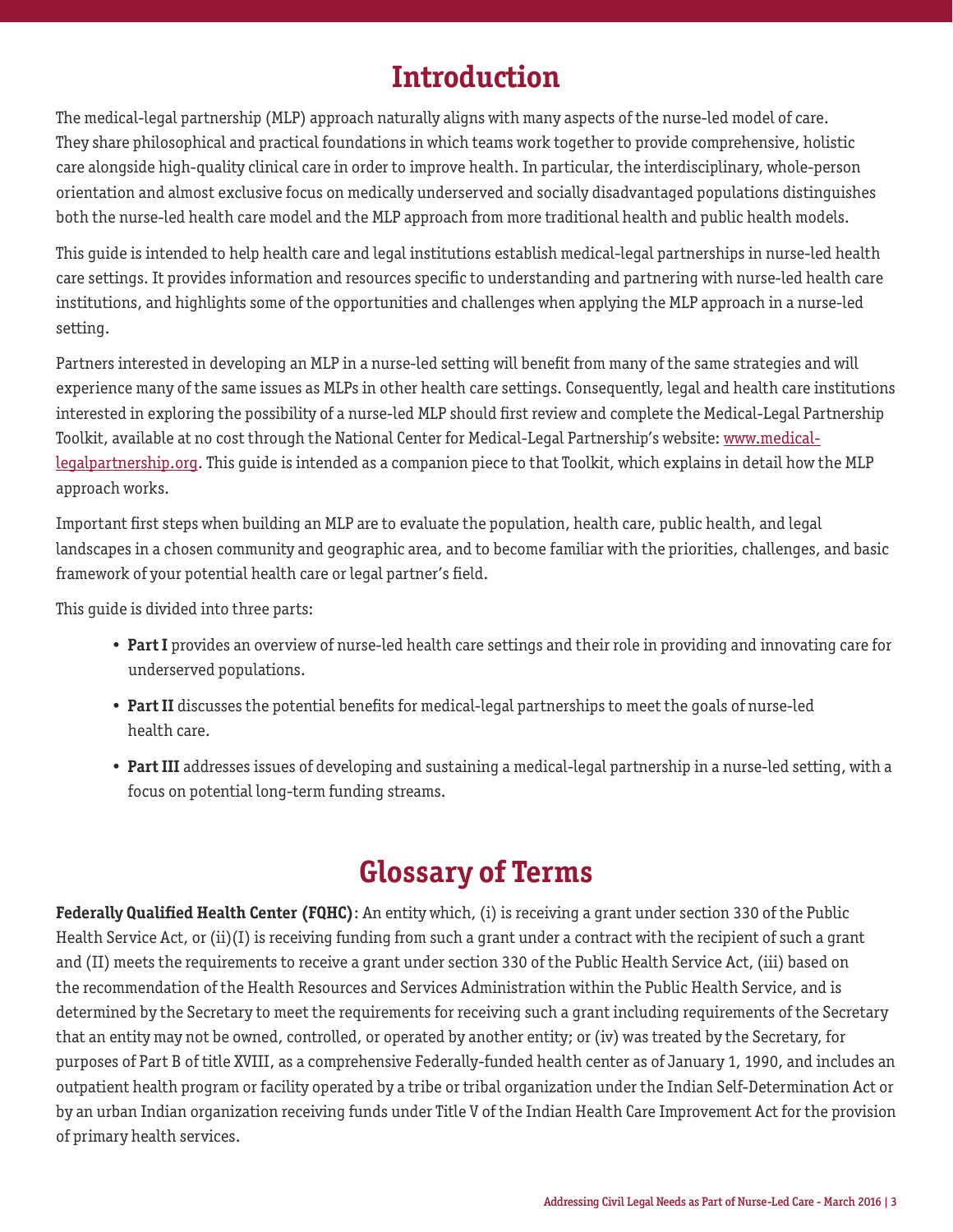**FQHC Lookalike**: Health centers certified by the federal government as meeting all the Health Center Program requirements, but do not receive funding under the Health Center Program.

**Health-Harming Legal Need**: A social problem that adversely affects a person's health or access to health care, and that is better remedied through joint legal care and health care than through health care services alone. It is a type of social determinant of health.

**Legal Care**: The full spectrum of interventions that address legal needs for individuals, clinics, and populations. This includes (1) training of health care team members to recognize health-harming legal needs; (2) legal screening of patients by health care team members; (3) triage, consultations, and legal representation provided to patients by legal professionals; (4) changes to clinical or health care institution policies made jointly by health care and/or legal professionals to treat and prevent health-harming legal needs; and (5) changes to local, state and federal policies and regulations made jointly by health care and/or legal professionals to improve population health.

**Medical-Legal Partnership (MLP)**: A health care delivery approach that embeds lawyers and paralegals alongside health care teams to detect, address, and prevent health-harming social and legal conditions for people and communities.

**Nurse-Led Care**: Health care provided by advanced practice nurse-led health care teams.

**Nurse-Led MLP**: A subset of MLPs where advanced practice nurses function as clinical champions for the MLP.

**Nurse-Managed Health Clinic (NMHC)**: A nurse-practice arrangement, managed by advanced practice nurses, that provides primary care or wellness services to underserved or vulnerable populations and is associated with a school, college, university or department of nursing, federally qualified health center, or independent nonprofit health or social services agency.

**Patient-Centered Medical Home**: A care delivery model whereby primary care physicians coordinate patient treatment to ensure patients receive the necessary care when and where they need it, in a manner they can understand.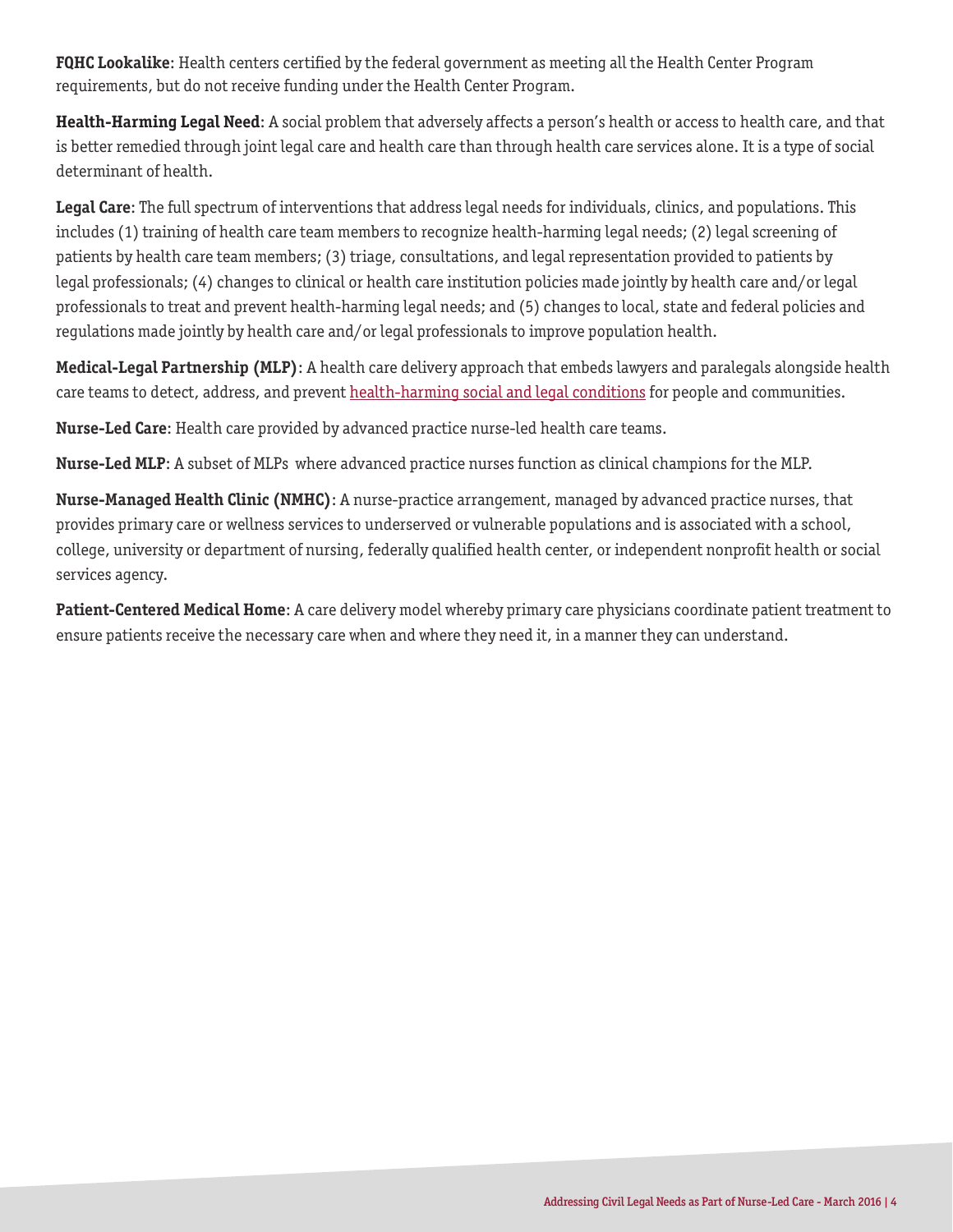# **The Role of Nurse-Led Care in Treating Medically Underserved Populations**

#### Brief History of Nurse-Led Care in the United States

Since the end of World War II, nurses have played an increasingly important role in providing care for underserved populations in the United States. Over the last 25 years, Nurse-Managed Health Centers (NMHCs) have emerged as an important part of the primary care safety net. The NMHC service delivery model grew out of nursing education and academic-based health professions programs as a way to meet community needs, while also training nurses. Nurse leaders have been at the forefront of innovating delivery of care. For example, recognizing health disparities among public housing communities, nurse leaders in the Philadelphia area renovated apartments in public housing complexes, turning them into small clinics that served the community. Today, many NMHCs are still academically or community-based, with a growing number receiving federal funding from the Health and Resources Services Administration (HRSA) as federally qualified health centers (FQHCs) or federally-qualified look alikes.





### The Work and Reach of Nurse-Managed Health Clinics

Currently, there are more than 250 NMHCs throughout the country, where Advanced Practice Registered Nurses (APRNs), specifically Nurse Practitioners (NPs), provide and manage care for more than 1.5 million patients annually. NMHCs are primarily located in medically underserved areas, such as public housing developments, churches, schools, domestic violence shelters, and correctional facilities. As a result, NMHCs serve individuals and populations with complicated health conditions and disproportionate health disparities, including low-income and homeless individuals, racial/ethnic minorities, the uninsured, survivors of violence, inmates, and public housing tenants.

NMHCs are well-positioned to both provide and manage care for the medically underserved and to address health disparities. NPs are trained at the graduate-level to diagnose and treat both physical and mental conditions through comprehensive history taking, physical exams, and ordering and interpreting diagnostic tests. The specific scope of practice for NPs varies by state, but NMHCs generally provide full primary care services through the holistic lens of nursing practice, including health promotion, disease prevention, and the management of chronic diseases. NPs have shown consistently high outcomes across a range of important measures, including outcomes of health status and physical function across health care settings (hospital, inpatient, outpatient) and populations (adults with chronic illness, well adults, children, seniors), safety, effectiveness, and patient satisfaction. NMHCs also lead innovations in health care by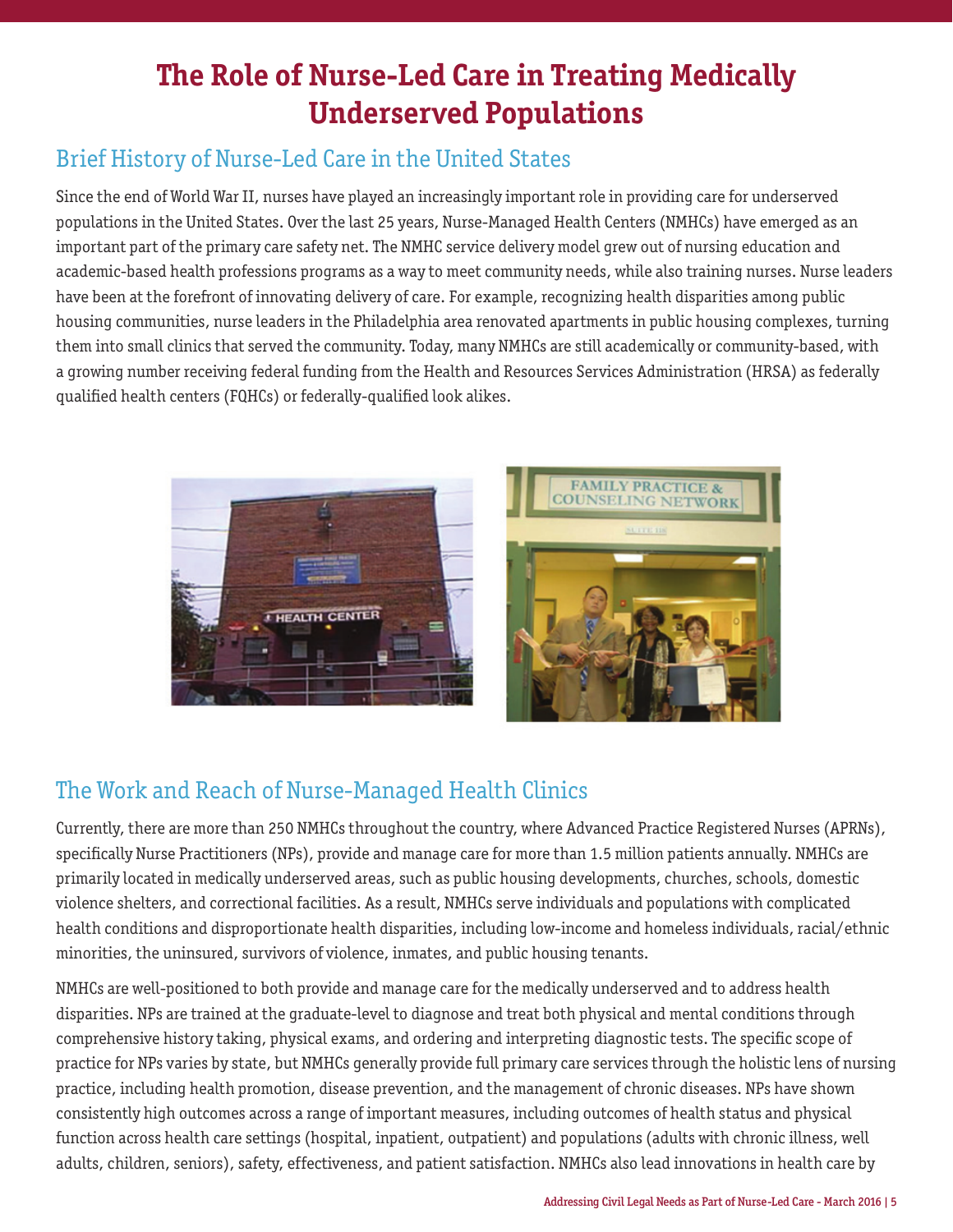building community anti-violence programs, providing pre- and post-natal care to women in their homes, and integrating behavioral health and nutrition specialists to ensure that patient care centers on the patient.

With the increased demand for primary care services nationally as a result of increased access to care, policymakers have been looking to NPs and nurse-led care as cost-effective solutions to caring for an aging population and newly-insured individuals in need of primary and preventive care. Policymakers do not expect the supply of primary care physicians to keep pace with demand, but have estimated the number of APNs to double by 2025. Health care leaders, including the Institute of Medicine, the Robert Wood Johnson Foundation, and the American College of Physicians, have advocated for the use of all qualified providers to prevent the expected shortfall and protect patients against a lack of access.

The relative cost-effectiveness of NPs compared to physicians is partly the result of lower salaries and a shorter and lesscostly training program. However, even greater opportunities exist to capitalize on the preventive and holistic NMHC model by integrating it with other models of care, such as the Patient-Centered Medical Home (PCMH) and the Medical-Legal Partnership approach (MLP).

Team-based care is a core component in nurse-led care and has positioned an increasing number of NMHCs to become certified medical homes. Medical-Legal Partnerships align well within a patient-centered nurse-led model to:

- Identify and treat health-harming legal needs;
- Facilitate coordination of care across a patient's multiple health and social needs; and
- Achieve quality improvement and data tracking using electronic medical records and other technologies.

Taken together, Nurse-Managed Health Clinics, Patient Centered Medical Homes and Medical-Legal Partnerships are on track to dramatically change how primary care is delivered, utilized, and paid for, in service of improved quality and decreased costs.

### **Suggested Readings on Nurse-Led Health Centers**

Esperat, M.C. et al. (2012). Nurse-Managed Health Centers: Safety-net care through advanced nursing practice, Journal of the American Academy of Nurse Practitioners, 24, 24-31.

Barkauskas, V. et al. (2011). Quality of Care in Nurse-Managed Health Centers; Nurs Admin Q, 35(1), 34–43.

Coddington, J. & Sands. L. (2008). Cost of Health Care and Quality Outcomes Of Patients At Nurse-Managed Clinics. Nursing Economics, 26(2), 75-83.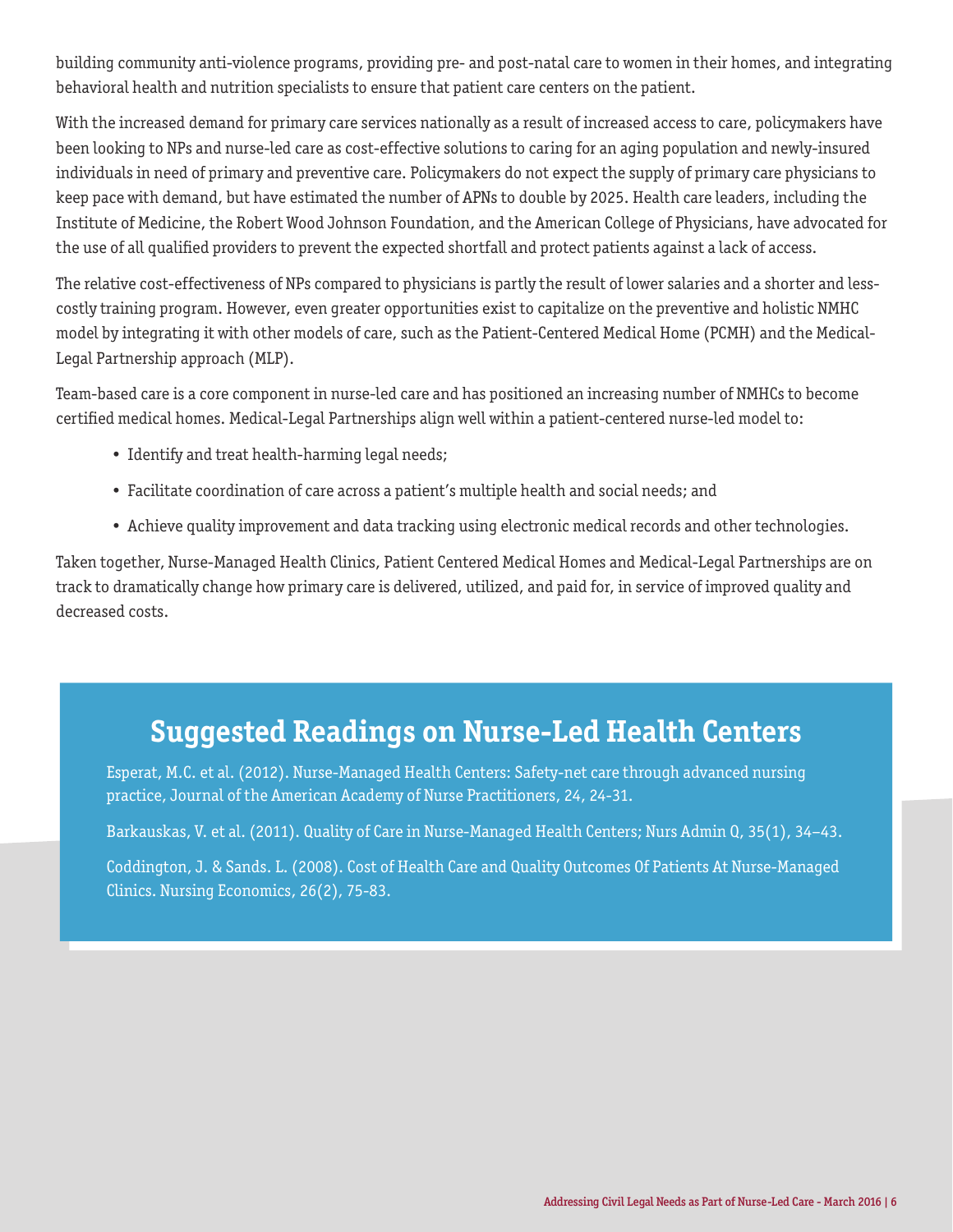# **Potential Impact of Medical-Legal Partnership in Nurse-Led Health Clinics**

Medical-legal partnership embeds civil legal aid lawyers alongside health care teams to improve both individual and population health. Research shows that when patients' legal problems -- such as threatened evictions, wrongful utility shut-offs, insurance disputes, and improper educational supports for children -- are solved, the ripple effects are significant. From improved access to care, increased capacity of health care team members, to reduced stress for patients, medical-legal partnership is transforming how care is delivered, especially in the most resource-strapped environments. Led by the National Center for Medical-Legal Partnership (NCMLP) at The George Washington University, the MLP movement in 2016 is reaching over 300 hospitals and health centers to help meet the needs of children, veterans, adults with chronic illness, and many others. NCMLP helps communities bridge the health care, public health, and civil legal aid sectors through medical-legal partnership, providing technical assistance and training aimed at developing common metrics and resources, and expanding funding and sustainability strategies.

The coordinated, patient-centered approach, which has been the hallmark of nurse-led care since its inception, creates a ready-made environment for MLP to thrive. In addition to health promotion, disease prevention, and chronic disease management, NPs are trained to consider and evaluate social factors that impact disease and wellness. This treatment of the "whole person" accommodates quite naturally the identification and treatment of health-harming legal needs as part of the standard of care, as well as the addition of a lawyer as a member of the health care team. The following section outlines some of the ways that MLP can help nurse-led health clinics provide comprehensive, high-quality care, while also adding value to operational and financial stability.

Examples are drawn from Abbottsford Falls Family Practice and Counseling ("Abbottsford"), a federally qualified NMHC in Northwest Philadelphia that is one of three clinics in the Family Practice & Counseling Network (FPCN). Abbottsford introduced a lawyer to the treatment team in 2009. Since then, they have worked closely with their legal partner, the Legal Clinic for the Disabled ("LCD"), to integrate legal services as a standard of patient care. Abbottsford is federally designated as Medically Underserved and a Primary Care Health Professions Shortage Area and serves a large population of public housing residents. The population is about 90% African-American and experiences severe poverty, with more than 6 of every 10 patients living below 200% of the federal poverty limit. In fiscal year 2013, the center served more than 6,000 patients, a high proportion of whom are either uninsured (20%) or covered by Medicaid (70%).

### Improving the Coordination and Delivery of Holistic Patient Care:

In NMHCs, where coordinated, comprehensive care is already a priority, onsite civil legal aid services can often be the missing link.

**"Attorneys look at the world differently than health care providers," says the Center Director at Abbottsford Falls.** 

**"They approach problems from a different perspective and often come up with solutions that had not been considered. Having a different perspective at the table can be extremely helpful in working through complex problems."**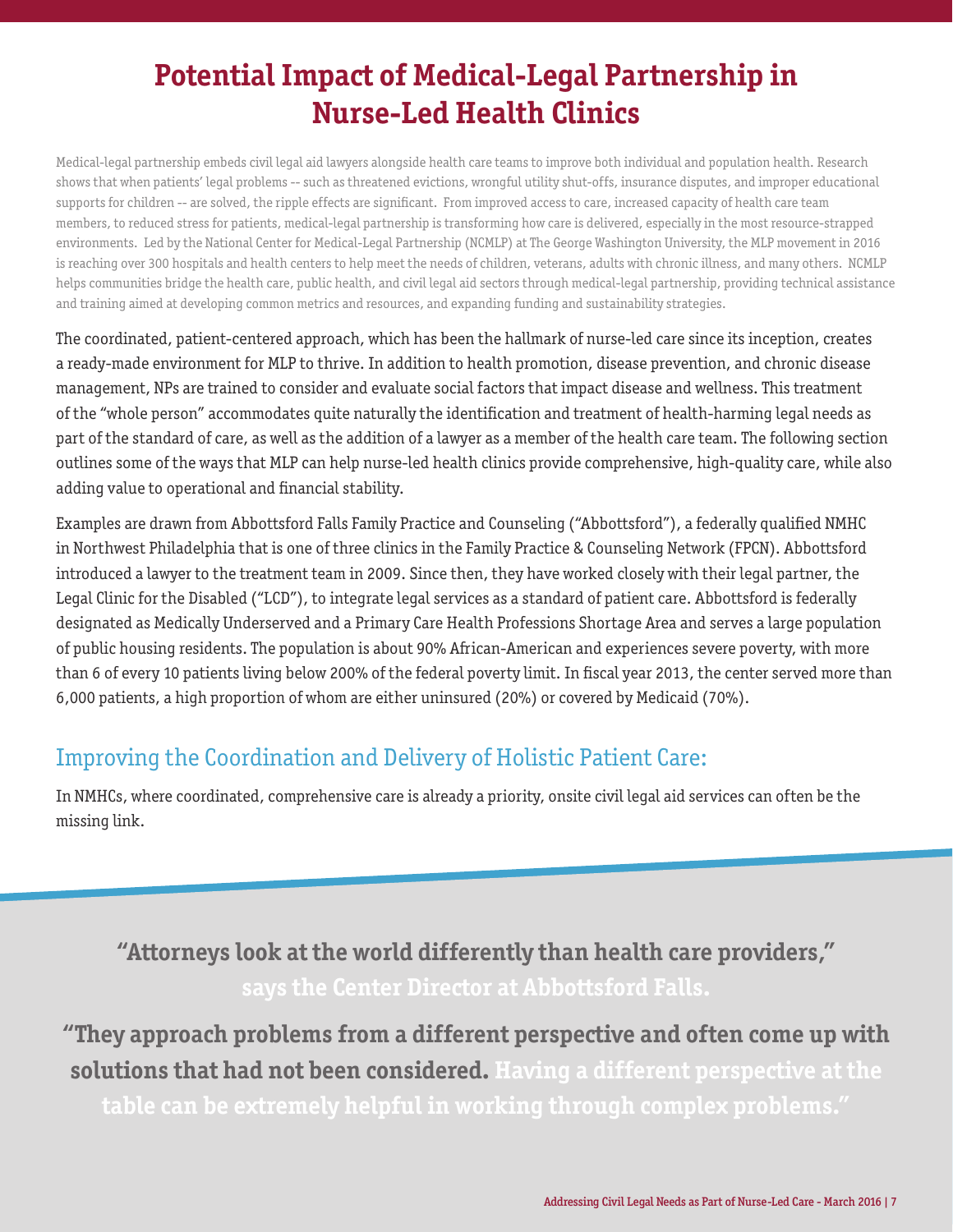A patient at Abbottsford Falls had been fighting with her employer's insurance company about disability benefits following an accident. The patient was extremely vulnerable: she had lost several close family members in a very short period of time to violence and disease, and was struggling with depression and other emotional issues that come with trauma and loss. Despite paperwork submitted by the NP indicating that the patient had a disability that prevented her from working, her benefits were denied. The NP and social worker had been helping with the appeals process for weeks, and when they reached their limit, they turned to the MLP attorney for help.

The attorney met with the patient for less than one hour, and with the help of the clinical team "ghost wrote" a stronglyand specifically-worded letter to the psychiatrist at the insurance company. The patient's disability benefits were approved within thirty days. The Center's Director, Michelle O'Connell, said, "This kind of minimal involvement from an attorney can have an incredibly powerful impact and help our providers address issues that they have been struggling with for a long time." In this situation, the onsite attorney provided critical assistance that unlocked a team-based solution.

#### Improving Administrative Efficiency and Effectiveness

Medical-legal partnerships can help NMHCs and their providers deal more efficiently with the non-medical issues that they already confront every day. According to the Legal Services Corporation's *Documenting the Justice Gap in America report* (2009), the average low-income individual has at least three unmet legal needs, most of which are related to basic necessities such as food, housing, and safety. Patients feel comfortable communicating these issues to NPs, medical assistants and others on the primary care team who have developed trust within the community. The MLP can help providers understand, identify, and quickly handle these issues so that they can focus on primary care with confidence that the adverse social conditions impacting the patient's health and wellbeing are being addressed.

In the MLP approach, health care providers screen for health-harming legal needs alongside behavioral health, social, and clinical problems. Electronic medical record (EMR) systems can be especially effective tools for integrating civil legal services into existing screening processes. The system at Abbottsford Falls, a four-question electronic Legal Screener administered by medical assistants to every new patient, evolved over a period of one year. The process started with a series of discussions where providers identified the most commonly occurring non-medical needs expressed by their patients. The MLP team then designed a questionnaire to systematically identify patients presenting with potential civil legal needs.

The MLP attorney conducted trainings with the full health care staff to share the function of the legal screener and the appropriate referral process for positive screens. The screener rolled out first in paper version, allowing the team to quickly adjust the questions and conduct additional trainings when referrals initially skyrocketed. Finally, the MLP team worked with the clinic's Information Technology department to add four questions to the EMR system, allowing providers to easily track patients that screened positive for a civil legal issue and easing communication and referrals to the on-site attorney.

The system created by the MLP helped health care providers at the NMHC feel prepared to handle many of the nonmedical problems they had so often encountered. In post-training questionnaires, providers at Abbottsford Falls report gains in (1) knowledge about the health impacts of social determinants of health; (2) comfort with identifying those issues; and (3) confidence asking about and referring issues concerning adverse social conditions. The system has increased legal referrals and enabled NPs to help more people in less time – creating a more efficient team with a more powerful intervention.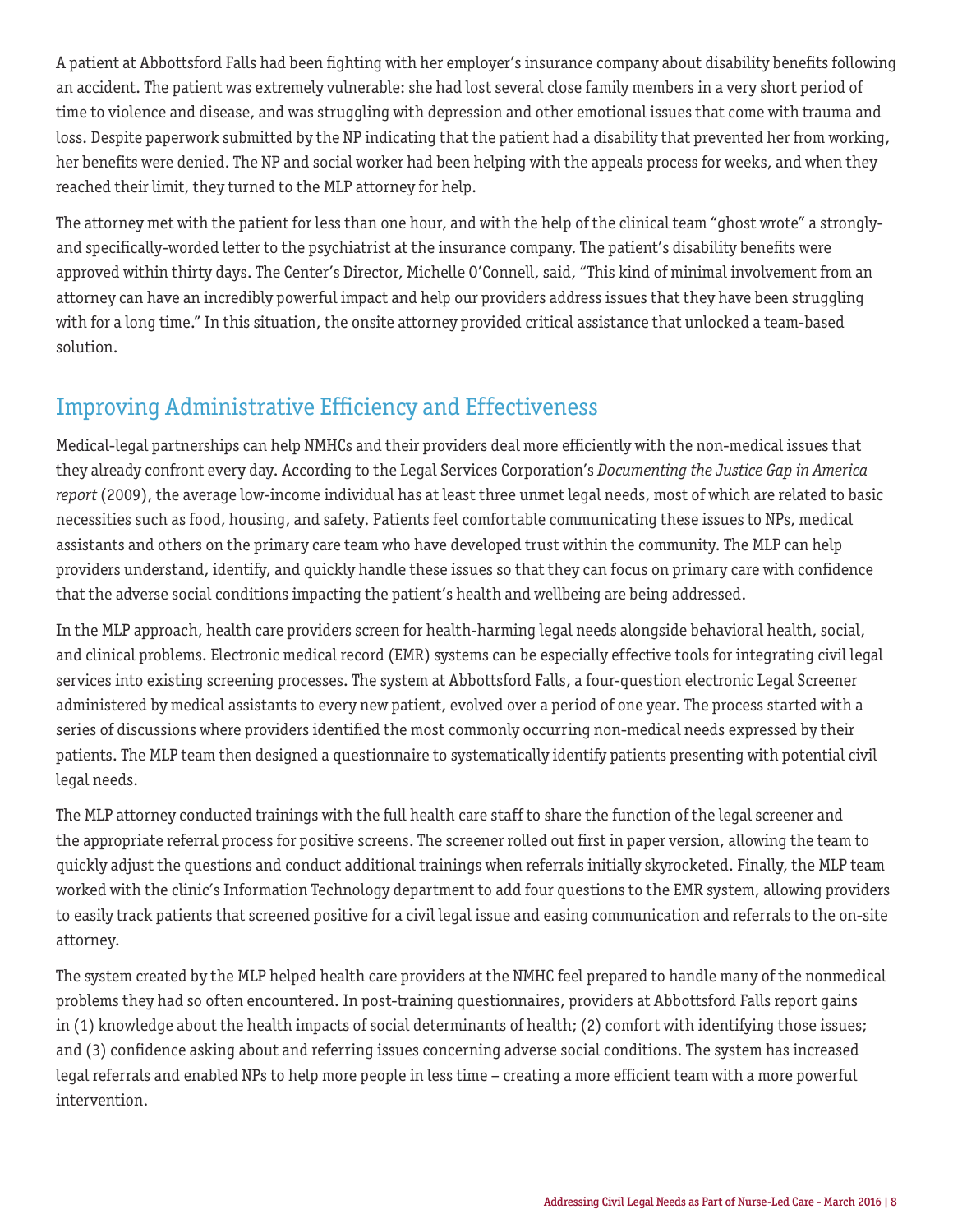### Value and Return on Investment for MNHCs

High-quality, comprehensive patient care is the core of any NMHC, but like any business, clinics must operate efficiently to continue delivering that care. An MLP can advance these dual goals, particularly by helping patients access health care coverage.

According to Emily Nichols, Director of Operations for the three-clinic Family Practice and Counseling Network, the MLP played a crucial role in decreasing the number of uninsured patients. Medical assistance applications in Pennsylvania require a provider-signed assessment form. Many NPs in the network expressed confusion over the documentation the application required, misunderstood certain aspects of the form, and worried that signing a form exposed them to liability. Hearing widespread concerns from the NPs across the clinic network, Emily consulted the onsite MLP attorney at Abbottsford Falls.

The attorney worked with the Director of Primary Care to draft a letter documenting and addressing provider concerns and offering information about the form to help NPs better understand its meaning and function. Following distribution of the letter to all NPs in the network, the attorney led site-specific trainings, where NPs and social workers were able to openly discuss their concerns about completing the form and receive training materials that offered guidance in applying the rules. Almost all NPs subsequently reported feeling more comfortable with the form and having a better understanding of the form's importance in getting patients covered. Importantly, the network had started fiscal year 2014 with a 25% uninsured rate. By October 2014, the rate decreased by 5%. According to Emily Nichols, *"There is no doubt that the MLP at FPCN played a critical role in reducing our uninsured by increasing the number of medical assistance forms completed by our Nurse Practitioners and assisting patients who are denied coverage, but actually qualify, get covered."* 

# **Background on Interdisciplinary, Community-Based Care Teams Including Civil Legal Aid Services**

Lawton, E., Coon, B., & Fung, A. (2010). Meeting basic needs and reducing health disparities by integrating legal services into the health care setting. Philadelphia Social Innovations Journal.

Regenstein, M., Teitelbaum, J., Sharac, J., Phyu, E. (2015). Medical-Legal Partnership and Health Centers: Addressing Patients' Health-Harming Civil Legal Needs as Part of Primary Care. available at www.medicallegalpartnership.org

Sandel, M., Hansen, M., Kahn, R., Lawton, E., Paul, E., Parker, V., Zuckerman, B. (2010). Medicallegal partnerships: Transforming primary care by addressing the legal needs of vulnerable populations [vulnerable populations]. Health Affairs, 29(9) 1697-1705.

Shin, P., Byrne, F., Jones, E., Teitelbaum, J., Repasch, L., & Rosenbaum, S. (2010). Medical-legal partnerships: Addressing the unmet legal needs of health center patients. Policy Research Brief No. 18.

Teufel, J., Werner, D., Goffinet, D., Thorne, W. (2012). Rural Medical-Legal Partnership and Advocacy: A Three-Year Follow-up Study. Journal of Health Care for the Poor and Underserved, 23(2) 705-714.

For more resources on MLP, visit http://medical-legalpartnership.org/mlp-response/resources/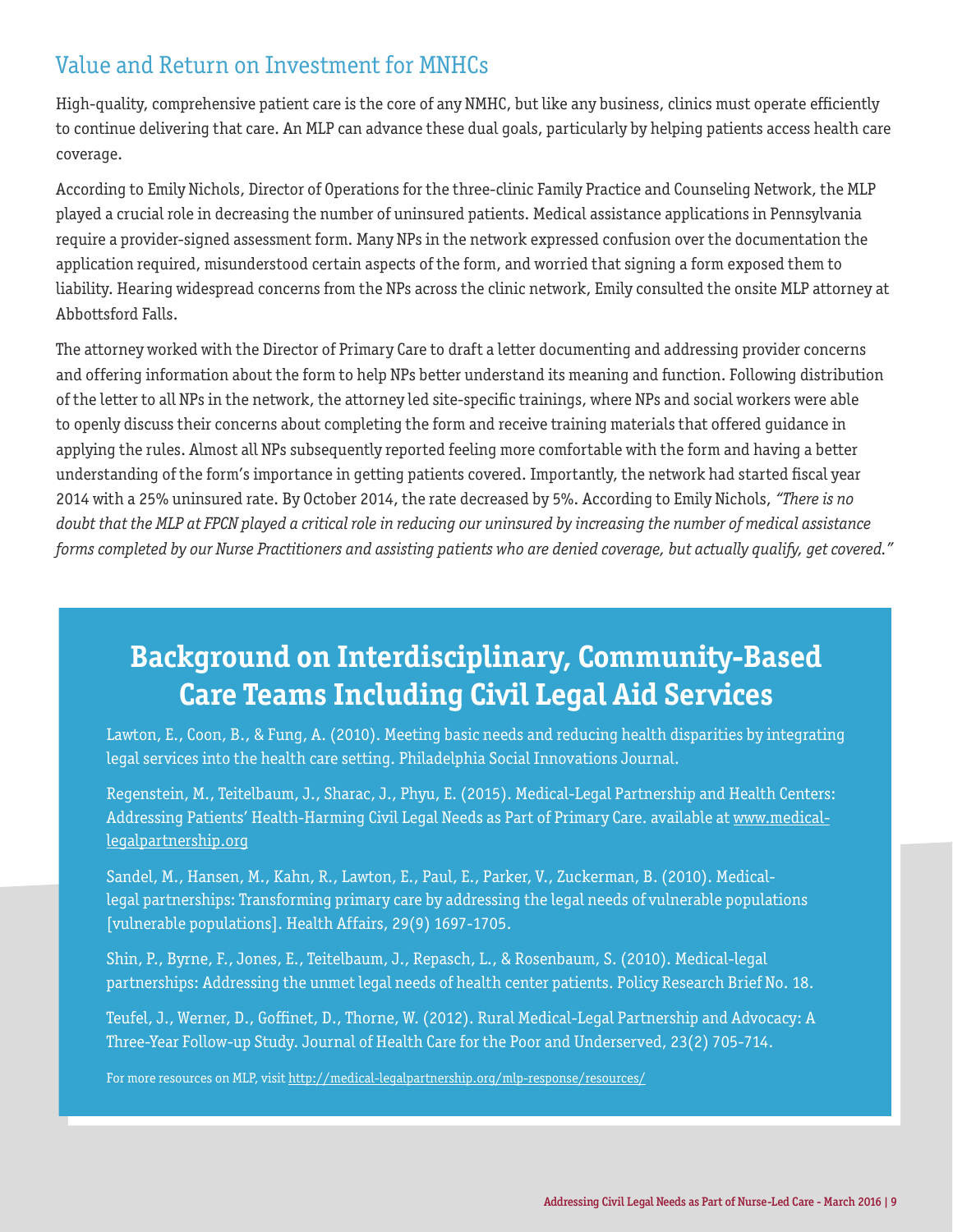# **Developing a Medical-Legal Partnership in a Nurse-Led Health Clinic**

#### Building the Team

As with any medical-legal partnership, a nurse-led MLP team should consist of administrators and front-line providers from both the health and legal institutions. The makeup of any particular team will depend on the structure, priorities, and resources of the partner organizations, but a typical team might look as follows:

# **Nurse-Led MLP Organizational Chart**

#### **Administrative Staff**

• **Nurse Leader/Administrator Champion (Director Level)** • **Legal Administrator Champion (Executive Director of Legal Aid Partner)**

• **Legal Supervisor (Managing Attorney of Legal Aid Partner)**

### **Legal Staff**

• **Onsite Attorney (Legal Aid, Pro Bono Volunteer, Law Student)**

• **Paralegal**

#### **Front-Line Providers**

- • **Nurse Champion (Lead Clinical NP)**
	- • **Medical Assistant**
		- • **Social Worker**

**Patient**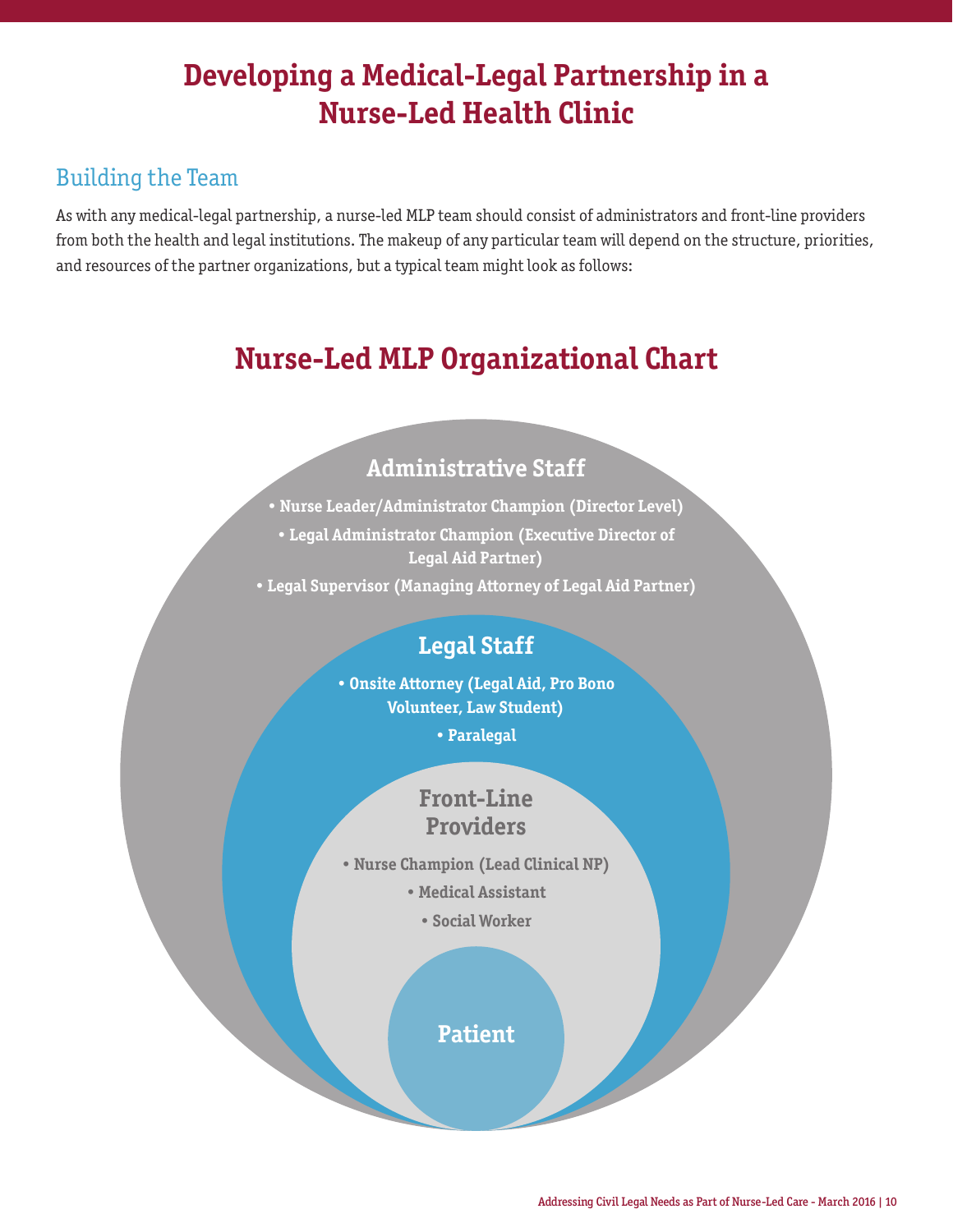### Funding and Planning for Sustainability

Funding and sustaining a medical-legal partnership is a critically important, and often overlooked, part of both the initial partnership process and ongoing operations. The National Center Toolkit (Phase II) addresses this issue directly in a comprehensive discussion of formalizing the relationship between a health and legal partner through a Memorandum of Understanding (MOU).

Charting the pathway from partnerships funded and supported primarily by the legal nonprofit partners, which themselves exist mainly through philanthropy, to an environment that supports diversified, sustainable resources, is a large part of the work being done by National Center for Medical-Legal Partnership. This section offers an example of a nurse-led MLP using diversified funding, followed by descriptions of several current and potential payment mechanisms and suggestions for how new partnerships might access them or help advocate for change.

### Sustaining a Nurse-Led MLP: A Brief Case Study

The MLP at Abbottsford Falls Health Center ("Abbottsford") encountered issues of sustainability from the outset. A local foundation provided generous support to fund the attorney who joined the health care team in 2009. This is a common origin story of MLPS in a variety of settings throughout the country.

Referrals to the MLP increased significantly each year since opening, as did the reach and frequency of providers trained on identifying and "treating" the health-harming legal issues impacting their patients. However, the success of the MLP quickly became its greatest challenge. Increased referrals pushed the client capacity of the onsite attorney, which created overflow cases for the already over-burdened institutional legal aid partner and staff. This systemic stress led the legal partner, which was bearing most of the financial costs of the project, to consider tough questions about reducing services or pulling out of the partnership altogether. In late 2012, leadership from both organizations responded swiftly with a joint analysis of goals, priorities, and costsharing for the MLP.

**One of the greatest obstacles to long-term sustainability is reliable and renewable sources of funding. Ensuring proper funding of the MLP activities is the responsibility of both the health and legal partners, and can take on a range of forms. Historically, most MLPs have not successfully negotiated proper allocation of resources, and as a result legal partners have frequently borne the brunt of the operating cost of the MLP – despite the significant advantage that health care resources for health care innovations and interventions, alongside the basic fact that MLP programs accrue a benefit directly to health care partners and their patients – which merits an investment of resources. Ultimately, shared resources underscores buy-in and shared responsibility in all aspects of the partnership.**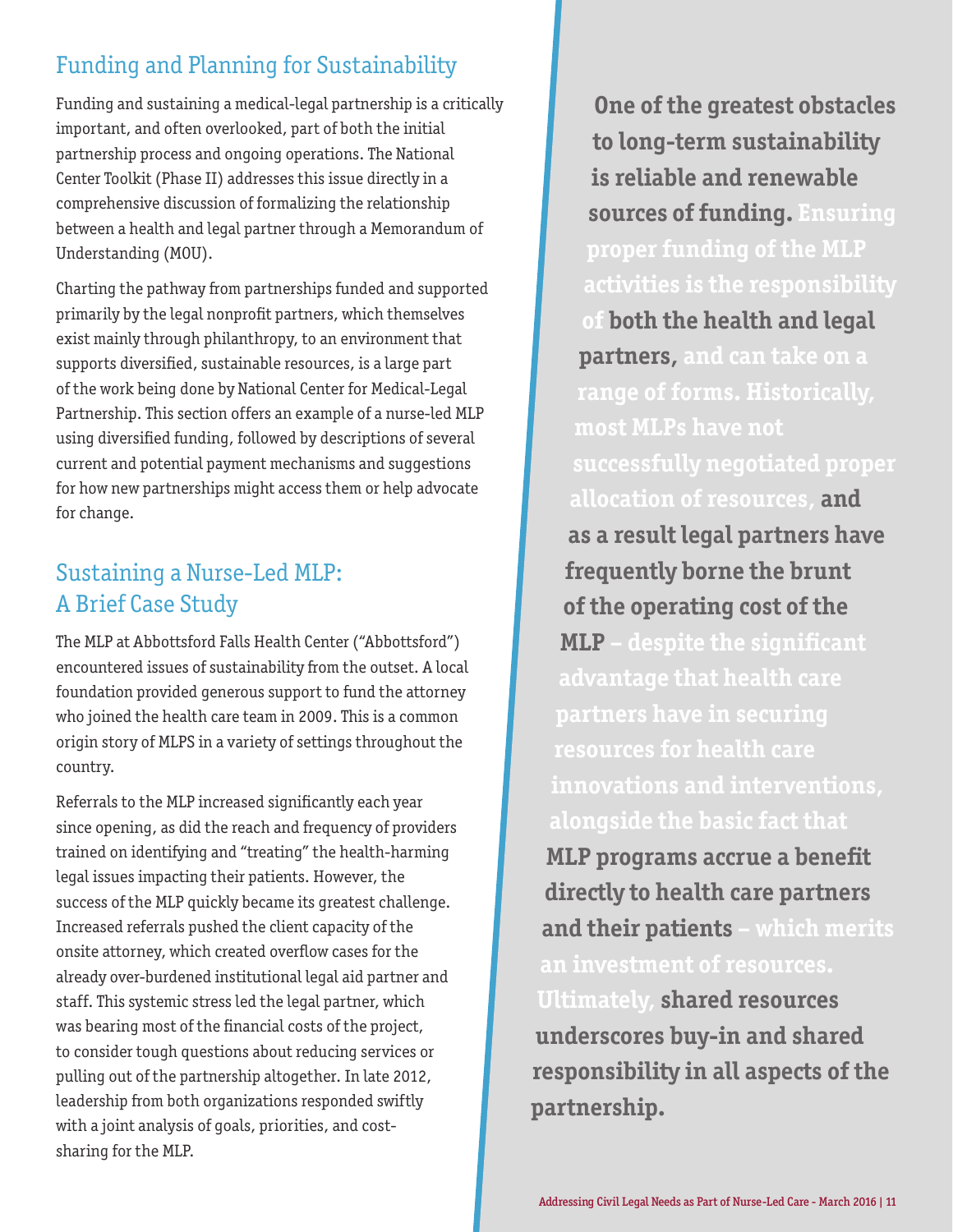Abbottsford's network director, Donna Torrisi, saw that the MLP provided ongoing benefits to patients, such as healthier housing, reduced family violence, and access to public benefits, as well as help to providers and a financial return on investment to the organization through increased Medicaid-insured patients. Moreover, the organization-wide education and advocacy projects led by the onsite attorney contributed to reducing the uninsured rate and creating administrative efficiencies for providers who are constantly struggling against limitations on resources and time that hamper their ability to respond effectively to the social determinants of their patients' health.

Donna took action. She committed to the MLP's sustainability by paying 25% of the onsite attorney's salary for fiscal year 2013; specifying ongoing protected time for the project at key positions in primary care – nurse administrator, nursepractitioner, and a medical assistant; and bringing in the director of operations as a strategic partner to help identify additional funding opportunities available only to health organizations or populations (one example is an asthmaeducation initiative by a large insurer that the MLP could complement and support). The plan is to increase health center funding over the next three years to support at least 50% of the onsite attorney's time. Currently, the partners are also working through the possibility of MLP as a component of Patient Centered Medical Home accreditation (of which Abbottsford is a Level 3).

### Current and Potential Funding Mechanisms

Legal aid funding for MLPs, which has been effective in driving the grassroots adoption of the MLP model across the country over the past 10 years, cannot sustain its current evolution from a direct services model to a public health strategy capable of driving population health change. Health organizations, however, which accrue significant benefits through the MLP for themselves and for their patients, are uniquely positioned to marshal, identify, and obtain financial support for integrated legal care. Nurse-Managed Health Centers (NMHCs), many of which are FQHCs or FQHC look-alikes, are funded through a variety of sources, including Medicaid/Medicare, the U.S. Health Resources Services Administration (HRSA), Affordable Care (ACA), universities, grants, third-party payers, and patient fees. While there is no standard funding mix for NMHCs, there are several mechanisms that linics and networks should explore before and throughout the operation of the MLP.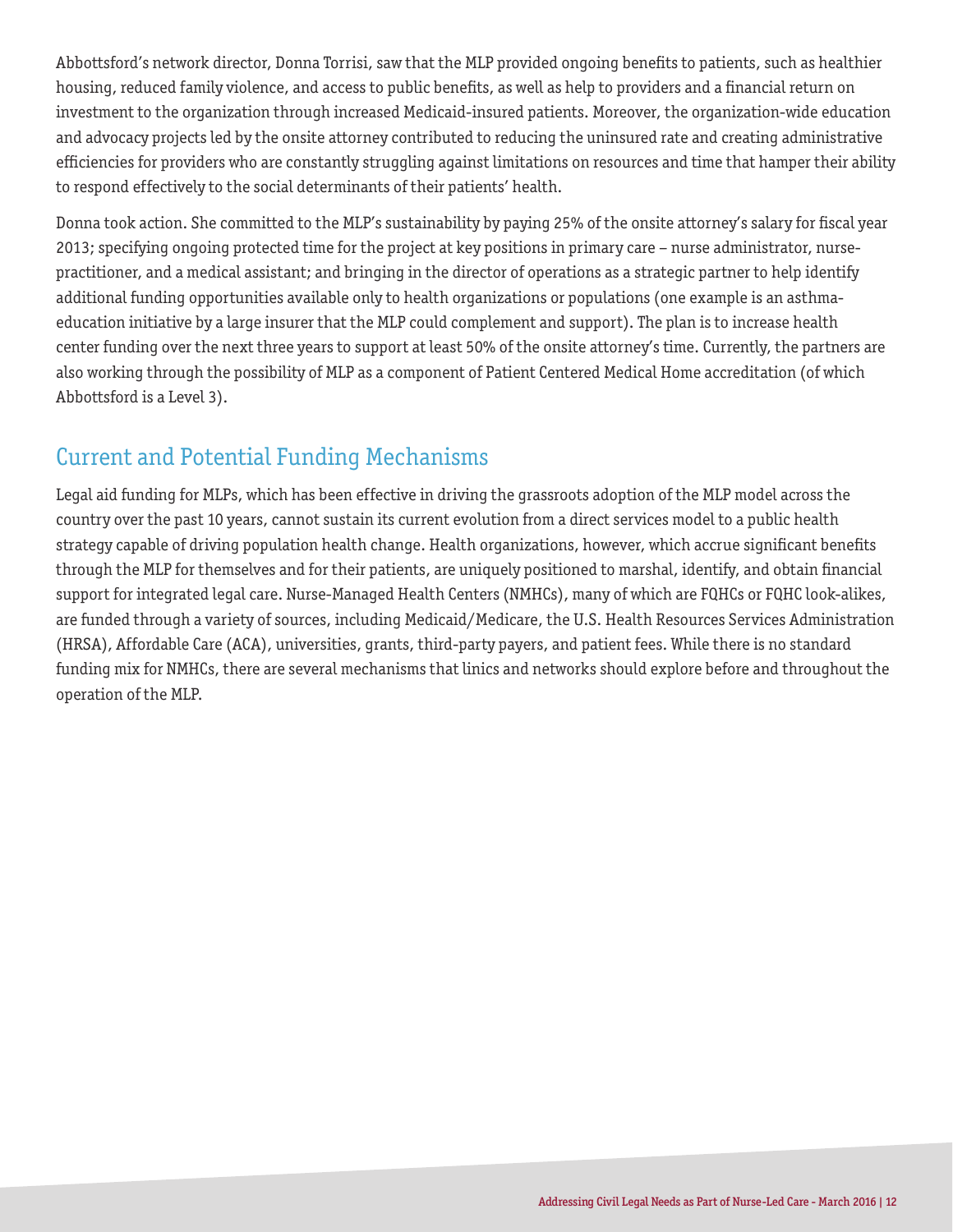# **Health Care System Funding**

### Health Care Partner Operational Revenue

Health care partner commits funds to legal aid services based on growing evidence-base that MLP improves patient care, administrative efficiencies, and bottom line.

- **• Pros:** more likely that a NMHC will attract a legal partner and form a MLP; culture and structure for partnership and sustainability is set from the beginning.
- **• Cons:** building the evidence base for the return on investment takes time; requires comprehensive understanding of the MLP approach from the outset.

### Consideration for Patient-Centered Medical Homes

An MLP may benefit NMHCs seeking PCMH status, if the PCMH model includes civil legal aid services.

- **• Pros:** corresponds to a basic theory of MLP, which is that good health may require a range of clinical and nonclinical considerations.
- **• Cons:** financial benefits of achieving PCMH status may not be realized directly or easily attributable to the MLP.

### Consideration for Patient-Centered Medical Homes

An MLP may benefit NMHCs seeking PCMH status, if the PCMH model includes legal services.

- **• Pros:** corresponds to a basic theory of MLP, which is that good health may require a range of clinical and nonclinical considerations.
- **• Cons:** financial benefits of achieving PCMH status may not be realized directly or easily attributable to the MLP.

# **Philanthropic Investment**

#### Leveraging Social Return on Investment with National and Local Philanthropies

For the communities served by NMHCs, ensuring the proper distribution of SNAP benefits and preventing bankruptcies, evictions, and utilities terminations all have a social impact beyond the delivery of individuals legal services. Foundations and philanthropic organizations today seek programs where small changes impact large numbers. By applying public health strategies into the delivery of civil legal aid services, MLPs can improve the lives of entire communities.

- **• Pros:** attractive to funders that are interested in new strategies for delivering programs and services to individuals in need; allows funder investments to have impact beyond the specific number of services actually delivered.
- **• Cons:** understanding the social return of investing in an MLP requires a thorough understanding of the MLP model; although emerging research documents how MLPs can create systems that improve patients' financial circumstances, prevent community wide heat shut-offs, and more, frequently the connection between the legal service delivered to one patient and the positive impacts felt by others in the community is too attenuated and more research is needed.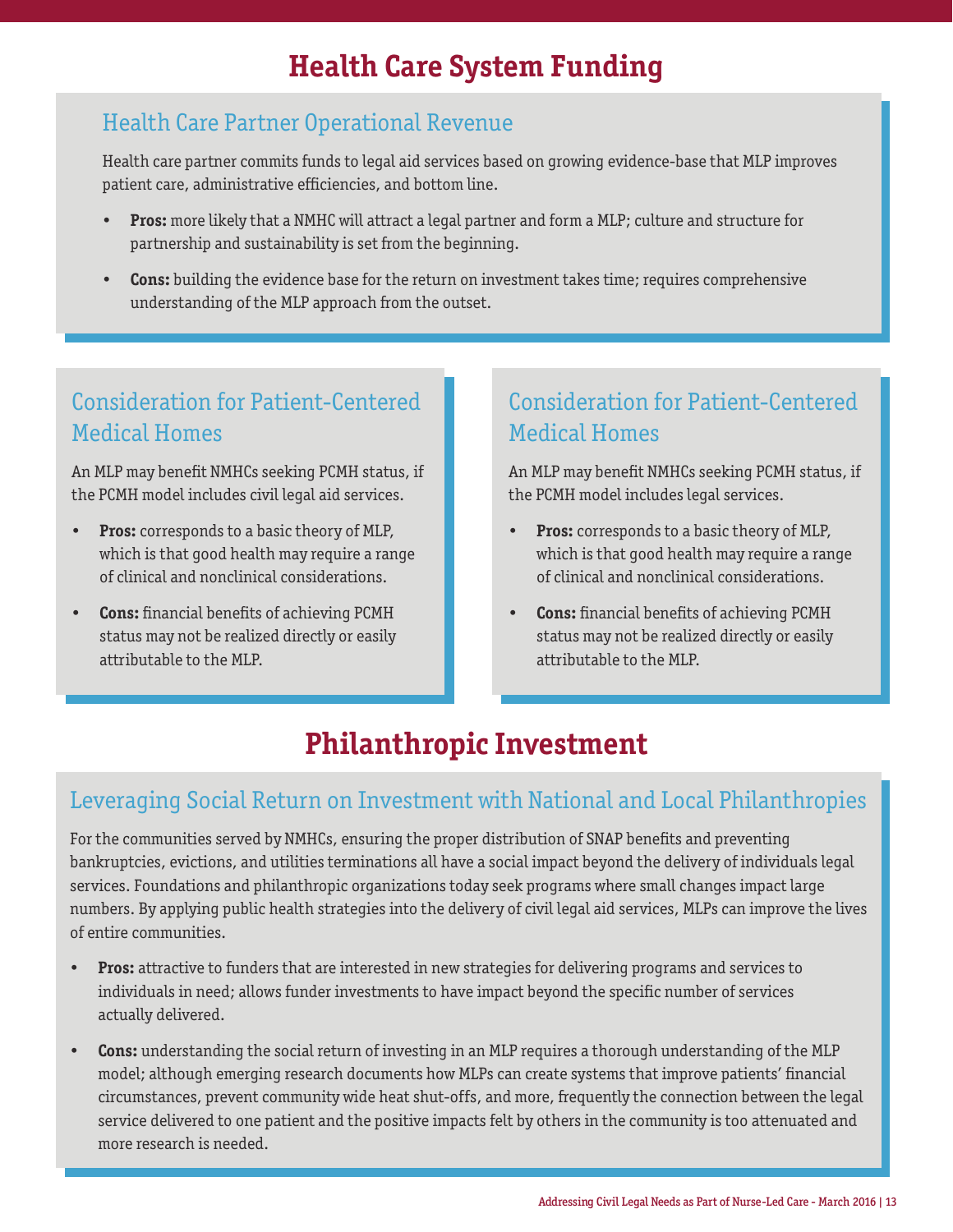# **Payor Reform**

As health care reform continues to take shape throughout the nation, new opportunities to support nurse-led MLPs will emerge. Of particular relevance are developments surrounding how different payor models impact the quality of health care delivery. As new models are tested and adopted, nurse-led MLPs may be able to take advantage of new funding mechanisms that support efforts to deliver care that treats the whole person.

### Fee for Service Reimbursement

Fee for service is payment model where services are unbundled and paid for separately. For legal services, this would mean a fee assessed for each service provided.

- **• Pros:** Each item or service provided is charged for, which generates revenue for each service provided instead of a flat fee.
- **• Cons:** Legal provider gets paid per service so there is no financial incentive to keep cost down.

### Value Based Payment Models

Value based payment models, or "pay for performance" models, offer financial rewards for better outcomes instead of the quantity of services rendered, making the focus of treatment the overall health of the patient, including civil legal issues associated with health concerns. This model uses a broad-spectrum approach to treatment in order to ensure the health of the patient.

- **• Pros:** Recognizes the hand-in-hand relationship between medical health and the legal system; mimics the ACA shift in focus on quality outcomes over quantity.
- **• Cons:** Can prevent reimbursement for additional services needed that are unforseen at the beginning of the patient attorney relationship.

### Wraparound Service Inclusion

The wraparound service delivery model aims to achieve positive outcomes by providing an individualized planning process for patients that addresses a range of life areas to improve overall health. The values associated with wraparound service inclusions require that the planning process itself should be individualized, family driven, culturally competent, and community based. Payors can execute the wraparound system through a variety of models including: the provider-implemented model (fosters collaboration between provider, state, and country funders); the public sector implemented model (should explain this); and the network-implemented model (where the country contracts for care coordination and direct services). Funding should consider the population, urgency, and nature of the host environment where the wraparound service will take place.

- **• Pros:** flexibility in funding models; county and state support; numerous test programs successfully implementing a wraparound system.
- **• Cons:** Due to time and resources involved, wraparound services are not intended for every patient.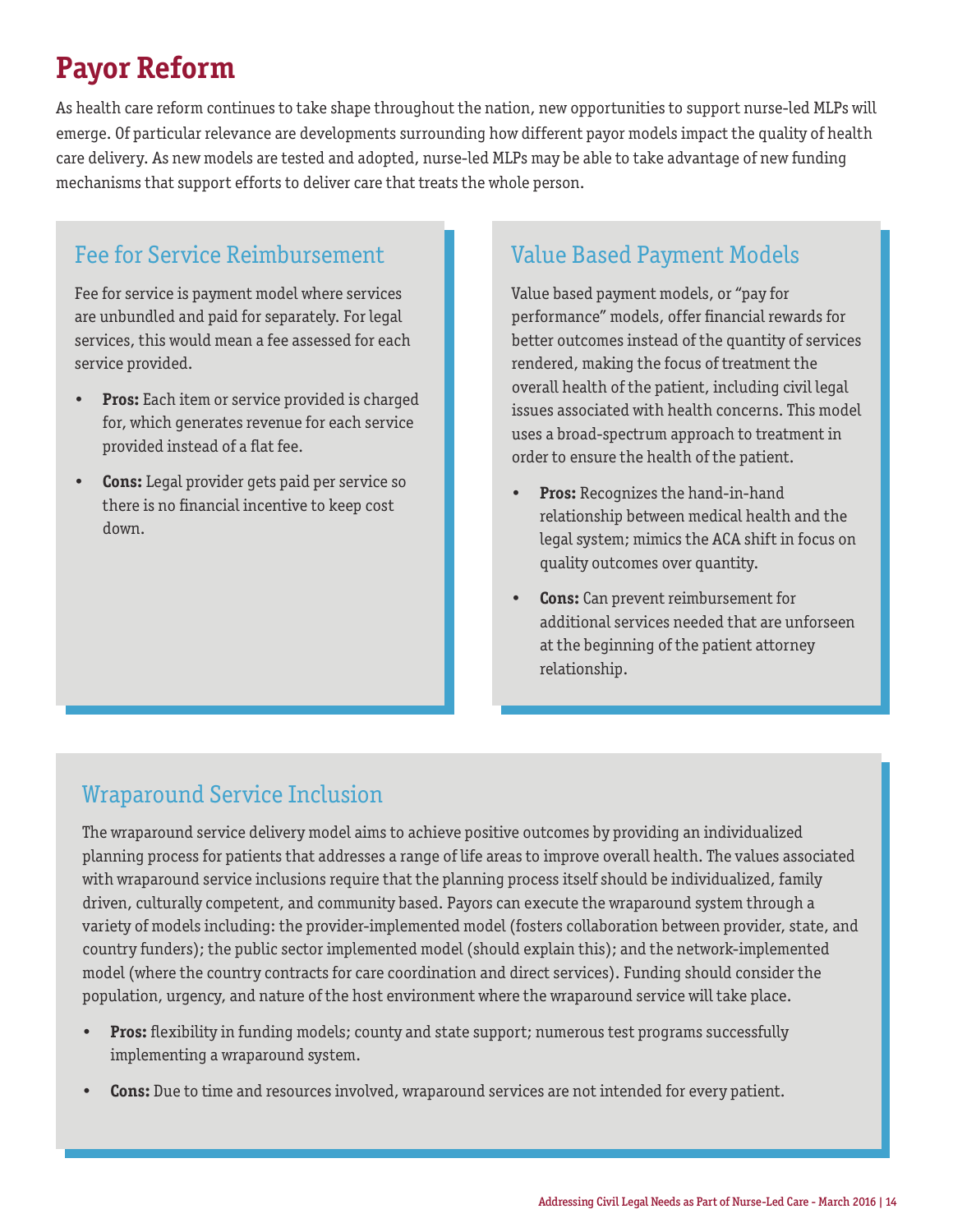# **Looking Ahead: The Future of Nurse-Led MLPs**

Civil legal aid services can be a critical component of the interdisciplinary, patient-centered care offered in nurse-led care settings like NMHCs. Through the MLP approach, patients can access potential solutions to health-harming legal needs, and health centers can develop the resources and skills that advance systems- and population-level change.

Across the country, health care and policy leaders are taking action to bring MLP into nurse-led care settings. In the Philadelphia region alone, nurse-led MLPs can be found in FQHCs, like Abbottsford Falls and Rising Sun Health Center; in the maternal and early childhood health home-visiting program, Nurse Family Partnership; and serving the migrant farmworker population at La Communidad Hispana. In Tennessee, the Nursing Community Health Center (NCHC) at East Tennessee State University is partnering with the Tennessee Justice Center in order to advocate for patients "in ways beyond our imagination," says Dr. Patricia Vanhook, PhD, FNP-BD, FAAN. Vanhook says the MLP "will allow us to understand the social parameters that impact our patients. Our practitioners acknowledge they only scratch the service because if they delve too deep, then they do not have the resources to assist the patients in those areas."

Dr. Annette Mitzel, DNP, CNS, from the University of Akron, decided to integrate "the MLP model into the health Safety Net System, extend[ing] the integrative, holistic care we provide and address social determinants of health, within the community." The MLP site at Akron will address important issues such as Advance Care Planning and documented Advance Directives. By integrating civil legal aid services into nurse-led settings, Mitzel says health centers can better understand "social parameters impacting their patients and develop upstream strategies to prevent these issues."

MLPs can offer practical solutions to patients' health-harming legal problems prevalent in so many safety-net health care settings. Over fifteen other NMHCs have shared interest in or made steps toward integrating legal services into their health centers. Several nurse leaders are also working to include MLP training into academic nursing curricula—reflecting the longstanding commitment of NMHCs to not only delivering high-quality, comprehensive care but also cultivating a workforce ready to meet the needs of their patient-communities. In an ever-changing health care climate, the future of nurse-led MLP is unknown. However, it is clear that integrating legal services into the nurse-led health setting advances a nuanced, comprehensive understanding health care for patients and communities.